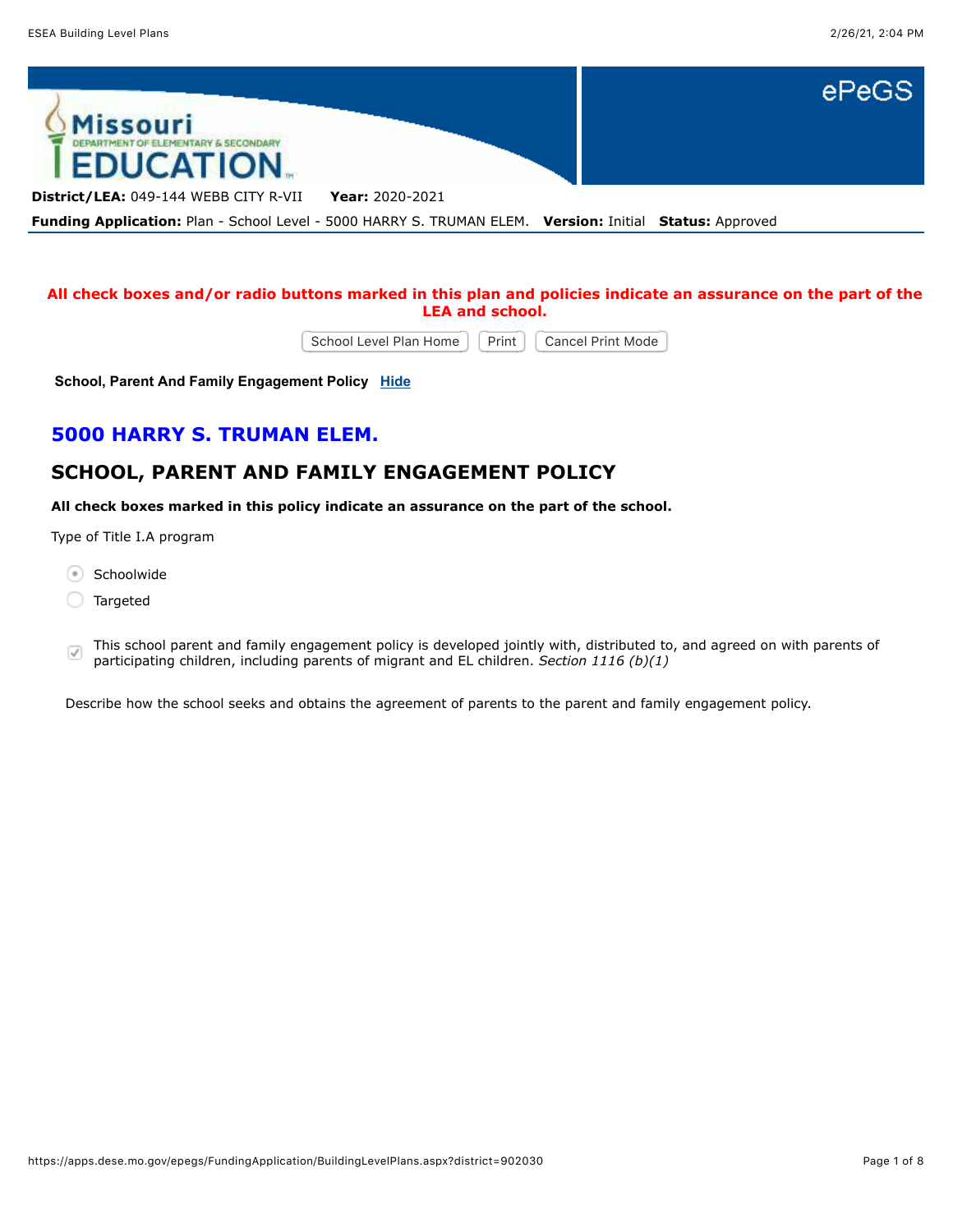| Harry S Truman Elementary recognizes that when schools work together with families to support learning,<br>children are inclined to succeed not just in school, but throughout life. It is the school's intent to establish<br>partnerships that will increase parental involvement and participation in promoting the social, emotional and<br>academic growth of children.                                                             |
|------------------------------------------------------------------------------------------------------------------------------------------------------------------------------------------------------------------------------------------------------------------------------------------------------------------------------------------------------------------------------------------------------------------------------------------|
| The Parent-School Compact was developed by school staff for student, teachers, principal, and parents to<br>jointly commit to working together for the benefit of all students. It is signed by all parties involved each<br>year (student, teacher, parent, principal).                                                                                                                                                                 |
| Harry S Truman Elementary will encourage parents of students to be involved in supporting the education of<br>their children in the following ways:<br>Parents will be involved in the joint development of the Title I program and in the process of reviewing the<br>implementation of the plan and suggesting improvements.<br>The school will provide coordination, technical assistance, and other support in the establishment and |
| growth of parent/school partnerships.<br>An annual evaluation of the content and effectiveness of the parental involvement policy/program and other<br>Title I programs will be conducted to determine whether there has been increased participation, and if<br>barriers to greater participation are present.<br>The results of the evaluation will be used to design strategies for improvement, and in revising parental             |
| involvement policies and procedures at the building level.<br>Make sure students complete take-home activities.<br>Read orally with your child at home.<br>Practice math facts (addition, subtraction, multiplication, division).                                                                                                                                                                                                        |
| Attend Parent Involvement Nights.<br>Keep in regular contact with classroom teachers and Title I staff through notes, telephone calls, email, and<br>conferences.<br>Strive to make learning a part of everyday life.                                                                                                                                                                                                                    |
|                                                                                                                                                                                                                                                                                                                                                                                                                                          |
|                                                                                                                                                                                                                                                                                                                                                                                                                                          |
|                                                                                                                                                                                                                                                                                                                                                                                                                                          |
|                                                                                                                                                                                                                                                                                                                                                                                                                                          |

- Parents are notified of the policy in an understandable and uniform format. *Section 1116(b)(1)*
- The school parent and family engagement policy is provided in a language the parents can understand. *Section 1116(b)*  $\overline{\checkmark}$ *(1)*

## **POLICY INVOLVEMENT**

- At the beginning of the school year, the school convenes an annual meeting, at a convenient time, to which all parents  $\overline{\checkmark}$ of participating children are invited and encouraged to attend. *Section 1116 (c)(1)*
- $\blacksquare$  The agenda reflects that the purpose of the meeting is
	- To inform parents of their school's participation in the Title I.A program
	- To explain the requirements of Title I.A
	- $\Box$  To explain the right of parents to be involved.

*Section 1116 (c)(1)*

The school offers a flexible number of meetings. *Section 1116 (c)(2)*

Using Title I.A funds, to promote parental involvement the school provides (check all that apply)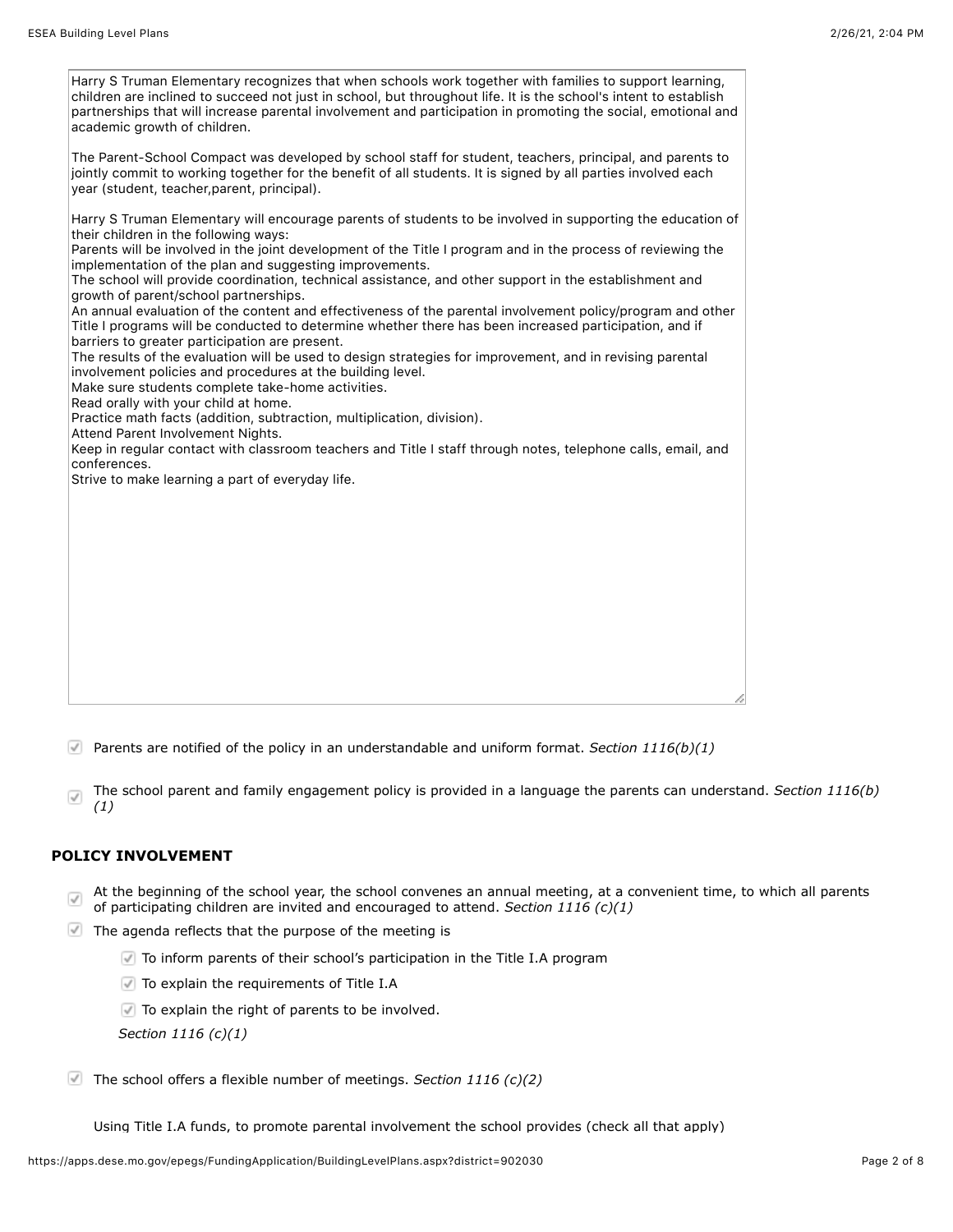$\sqrt{}$ 

Transportation

Child care

 $\Box$  Home visits

 $\sqrt{ }$  Funds will not be utilized for these purposes

*Section 1116 (c)(2)*

The school involves parents in an organized, ongoing, and timely way:

In the planning, review, and improvement of the Title I.A program and if applicable Schoolwide program plan in the school. *Section 1116 (c)(3)*

Describe how parents are involved in the planning, review, and improvement of the Title I.A program and if applicable Schoolwide program plan in the school.

Parents are invited to attend a meeting in the spring in which the school wide is reviewed each year. The plan is reviewed and parents and family members are encouraged to offer suggestions for revisions for the plan for the next school year

In the planning, review, and improvement of the school parent and family engagement policy. *Section 1116 (c) (3)*

Describe how parents are involved in the planning, review, and improvement of the school parent and family engagement policy.

Parents are invited to attend a meeting in the spring in which the parent and family engagement policy is reviewed each year. The plan is reviewed and parents and family members are encouraged to offer suggestions for revisions for the plan for the next school year

The school provides parents of participating children:

Timely information about the Title I.A programs. *Section 1116 (c)(4)(A)*

Describe plans to provide information about the Title I.A programs.

Information is sent home in the beginning of school packet with all students in grades K-4, as well as distributed at Open House, Parent Nights, and on participating schools' websites.

A description and explanation of the curriculum in use at the school, the forms of academic assessments that are used to measure progress, and the achievement levels of the MAP assessment. *Section 1116 (c)(4)(B)*

Describe methods and plans to provide a description and explanation of the curriculum, academic assessments, and MAP achievement levels.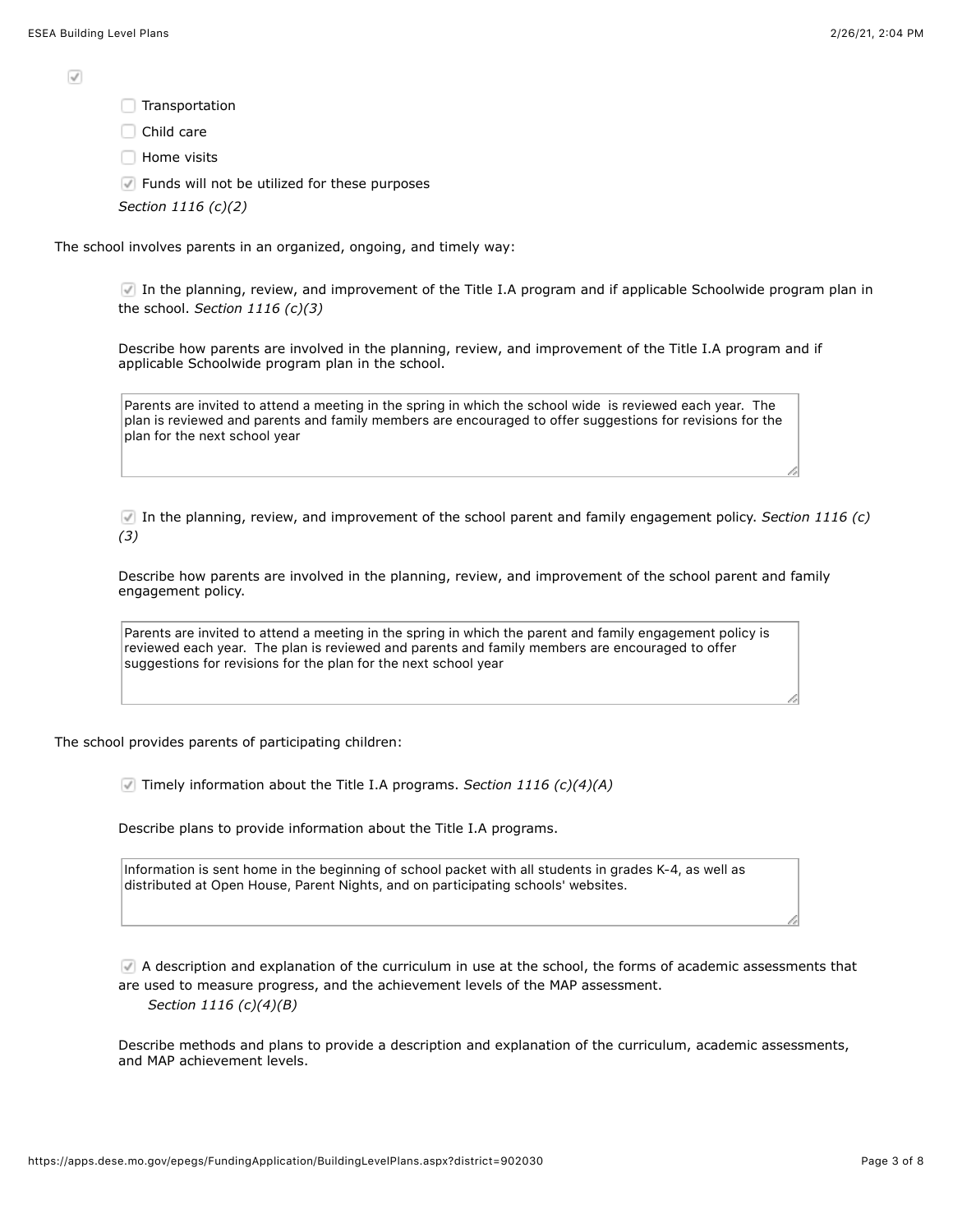Information is sent home in the beginning of school packet with all students in grades K-4, as well as distributed at Open House, Parent Nights, and on participating schools' websites.

Opportunities, as appropriate, to participate in decisions relating to the education of their children. *Section 1116 (c)(4)(C)*

Responses to their suggestions as soon as possible. *Section 1116 (c)(4)(C)*

### **SHARED RESPONSIBILITY FOR HIGH STUDENT ACHIEVEMENT**

### **School-Parent Compact**

The School-Parent Compact outlines how parents, the entire school staff, and students will share the responsibility for improved student academic achievement and the means by which the school and parents will build and develop a partnership to help children achieve the State's high standards. *Section 1116 (d)*

The school jointly develops with parents of Title I.A served children the school-parent compact.

The school-parent compact will

Describe the ways in which all parents will be responsible for supporting their children's learning. *Section 1116 (d)(1)*

| extracurricular time.<br>3. Praise my child's efforts and provide positive support.<br>4. Volunteer in my child's classroom whenever possible.<br>5. Read to/with my child daily. | 1. Make sure my child gets a good nights sleep, attends school regularly, and is on time.<br>2. Encourage and/or supervise my child in the completion of his/her homework, TV viewing, and use of |
|-----------------------------------------------------------------------------------------------------------------------------------------------------------------------------------|---------------------------------------------------------------------------------------------------------------------------------------------------------------------------------------------------|
|                                                                                                                                                                                   | 6. Communicate regularly with my child's teacher, attend parent-teacher conferences, and participate in                                                                                           |
| making decisions about the education of my child.<br>7. I received the "Parent Involvement Plan."                                                                                 |                                                                                                                                                                                                   |
|                                                                                                                                                                                   |                                                                                                                                                                                                   |
| Parent or Guardian                                                                                                                                                                | Date                                                                                                                                                                                              |
|                                                                                                                                                                                   |                                                                                                                                                                                                   |
| Suggestions for improvement of the Parent-School Compact:                                                                                                                         |                                                                                                                                                                                                   |
|                                                                                                                                                                                   |                                                                                                                                                                                                   |
|                                                                                                                                                                                   |                                                                                                                                                                                                   |
|                                                                                                                                                                                   |                                                                                                                                                                                                   |
|                                                                                                                                                                                   |                                                                                                                                                                                                   |
|                                                                                                                                                                                   |                                                                                                                                                                                                   |
|                                                                                                                                                                                   |                                                                                                                                                                                                   |
|                                                                                                                                                                                   |                                                                                                                                                                                                   |
|                                                                                                                                                                                   |                                                                                                                                                                                                   |
|                                                                                                                                                                                   |                                                                                                                                                                                                   |

Describe the school's responsibility to provide high-quality curriculum and instruction in a supportive and effective learning environment. *Section 1116 (d)(1)*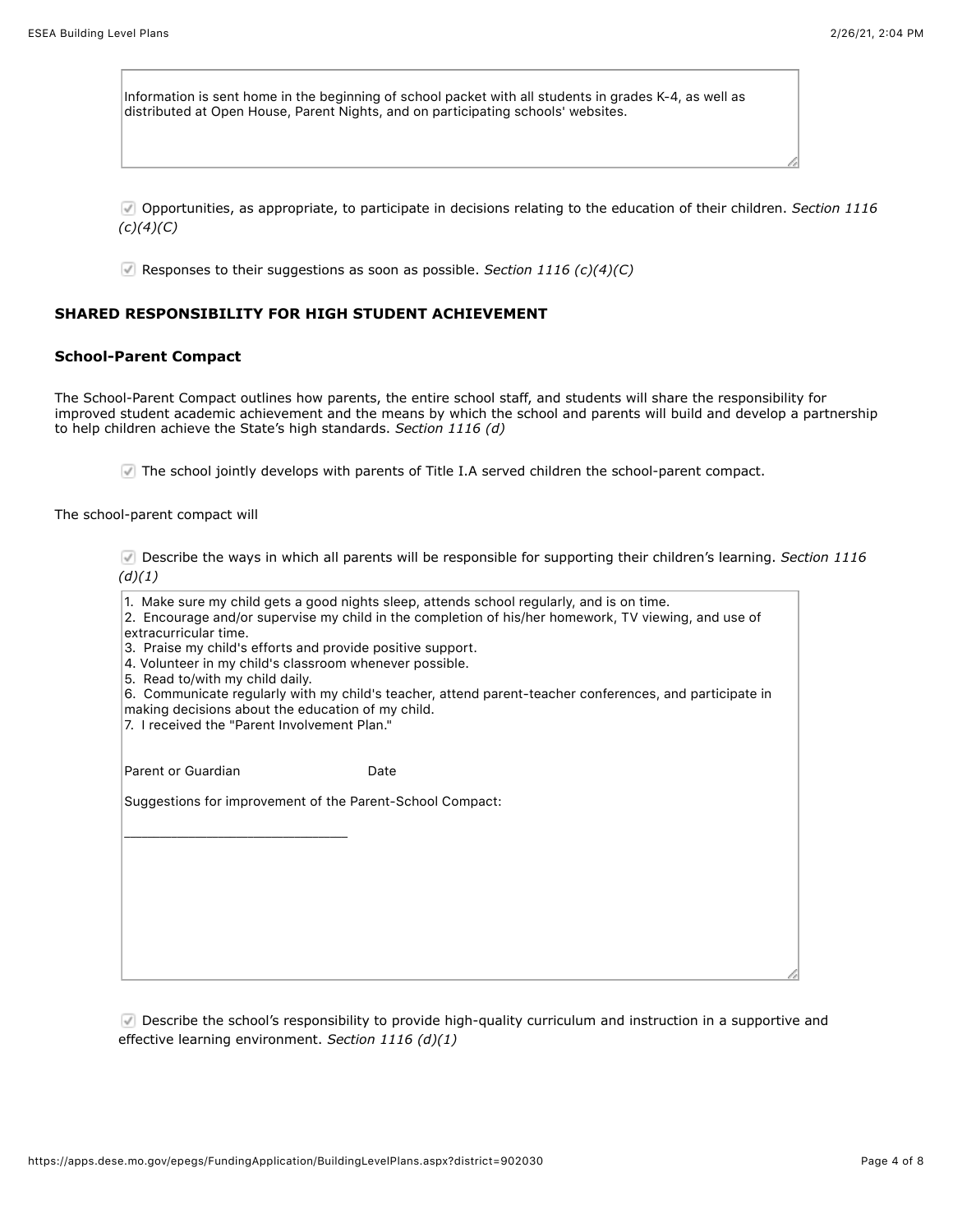| 1. Provide a safe and exciting learning environment where children can be responsible for their own behavior<br>and learning.                                                                            |  |
|----------------------------------------------------------------------------------------------------------------------------------------------------------------------------------------------------------|--|
| 2. Respect, encourage, and support students, families, and teachers.<br>3. Provide necessary materials for optimum learning which enables students to meet the state's student<br>performance standards. |  |
| 4. Seek ways to involve parents in school activities.                                                                                                                                                    |  |
| 5. Use special activities in the classroom to make learning challenging and exciting.<br>6. Demonstrate professional behavior and a positive attitude.                                                   |  |
| 7. Help each child grow to his/her potential.<br>8. Show care and respect for each child and his/her family.                                                                                             |  |
| 9. Provide frequent reports to parents on their children's progress and schedule convenient parent -                                                                                                     |  |
| teacher conferences.                                                                                                                                                                                     |  |
| 10. Provide opportunities to volunteer, participate, and observe in the classroo                                                                                                                         |  |
|                                                                                                                                                                                                          |  |
|                                                                                                                                                                                                          |  |
|                                                                                                                                                                                                          |  |
|                                                                                                                                                                                                          |  |
|                                                                                                                                                                                                          |  |
|                                                                                                                                                                                                          |  |
|                                                                                                                                                                                                          |  |
|                                                                                                                                                                                                          |  |
|                                                                                                                                                                                                          |  |
|                                                                                                                                                                                                          |  |

Addresses the importance of communication between teachers and parents on an ongoing basis through, at a minimum

Conducting parent-teacher conferences at least annually, during which the compact shall be discussed

Issuing frequent reports to parents on their children's progress

Providing reasonable access to staff, opportunities to volunteer, and observation of classroom activities

Ensuring regular two-way, meaningful communication between family members and school staff, and, in a language that family members can understand

*Section 1116 (d)(2)(A) (B),(C),(D)*

## **BUILDING CAPACITY FOR INVOLVEMENT**

To ensure effective involvement of parents and to support a partnership among the school, parents, and the community to improve student academic achievement, the school

 $\blacksquare$  Provides assistance to parents, as appropriate, in understanding

o the Missouri Learning Standards,

- o the Missouri Assessment Program,
- o local assessments,

o how to monitor a child's progress, and o how to work with educators to improve the achievement of their children. *Section 1116 (e)(1)*

Describe plans to provide assistance.

Student Led Conferences Parent Information nights Title 1 Family Night Computer Access Ongoing two way communication between home and school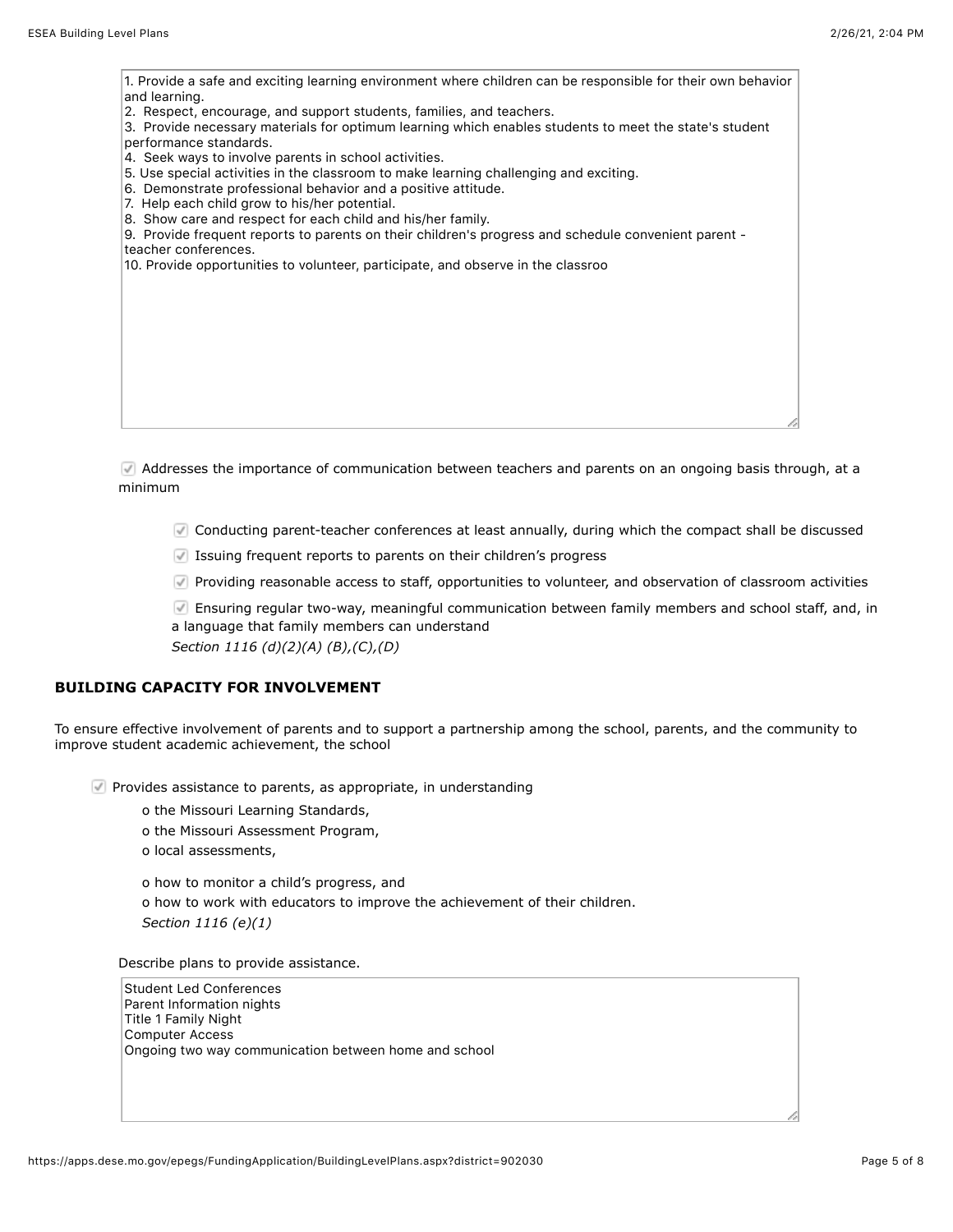Provides materials and training to help parents work with their children to improve achievement. *Section 1116 (e) (2)*

Describe plans to provide materials and training.

|        | Materials and training provided during Title I Parent Nights, Building Conference nights and on an individual |  |  |  |  |
|--------|---------------------------------------------------------------------------------------------------------------|--|--|--|--|
| basis. |                                                                                                               |  |  |  |  |

Educates teachers, specialized instructional support personnel, principals, and other school leaders, and other staff, with the assistance of parents, in the value and utility of contributions of parents, and in how to reach out to,  $\overline{\mathcal{A}}$ communicate with, and work with parents as equal partners, implement and coordinate parent programs, and build ties between parents and the school. *Section 1116 (e)(3)*

Describe plans to educate school personnel regarding working with parents.

| The Assistant Superintendent. Title I Coordinator and Elementary Principals provide various trainings for  |
|------------------------------------------------------------------------------------------------------------|
| teachers providing strategies and the development of appropriate dispositions when partnering with parents |
| successfully.                                                                                              |

To ensure effective involvement of parents and to support a partnership among the school, parents, and the community to improve student academic achievement, the school

To the extent feasible and appropriate, coordinates and integrates parent involvement programs and activities with other Federal, State, and local programs, including public preschool programs, and conducts other activities, such  $\sqrt{ }$ as parent resource centers, that encourage and support parents in more fully participating in the education of their children. *Section 1116 (e)(4)*

Describe plans to coordinate and integrate.

| Title I, Title II, Title III and Title IV events, curriculum work, teacher trainings, parent events etc. are all done |  |  |  |  |  |  |  |
|-----------------------------------------------------------------------------------------------------------------------|--|--|--|--|--|--|--|
| as one team.                                                                                                          |  |  |  |  |  |  |  |

Ensures that information related to school and parent programs, meetings, and other activities is sent to the parents of participating children in a format and, in a language the parents can understand. *Section 1116 (e)(5)*

Provides reasonable support for parental involvement activities under this section as parents may request. *Section*  $\overline{J}$ *1116 (e)(14)*

#### **Optional additional assurances**

To ensure effective involvement of parents and to support a partnership among the school, parents, and the community to improve student academic achievement, the school: (optional; check if applicable)

- Involves parents in the development of training for teachers, principals, and other educators to improve the effectiveness of parent involvement training. *Section 1116 (e)(6)*
- Provides necessary literacy training from Title I funds if the local educational agency has exhausted all other  $\sqrt{ }$ reasonably available sources of funding for literacy training. *Section 1116 (e)(7)*
- Pays reasonable and necessary expenses associated with local parental involvement activities, including In transportation and child care costs, to enable parents to participate in school-related meetings and training sessions.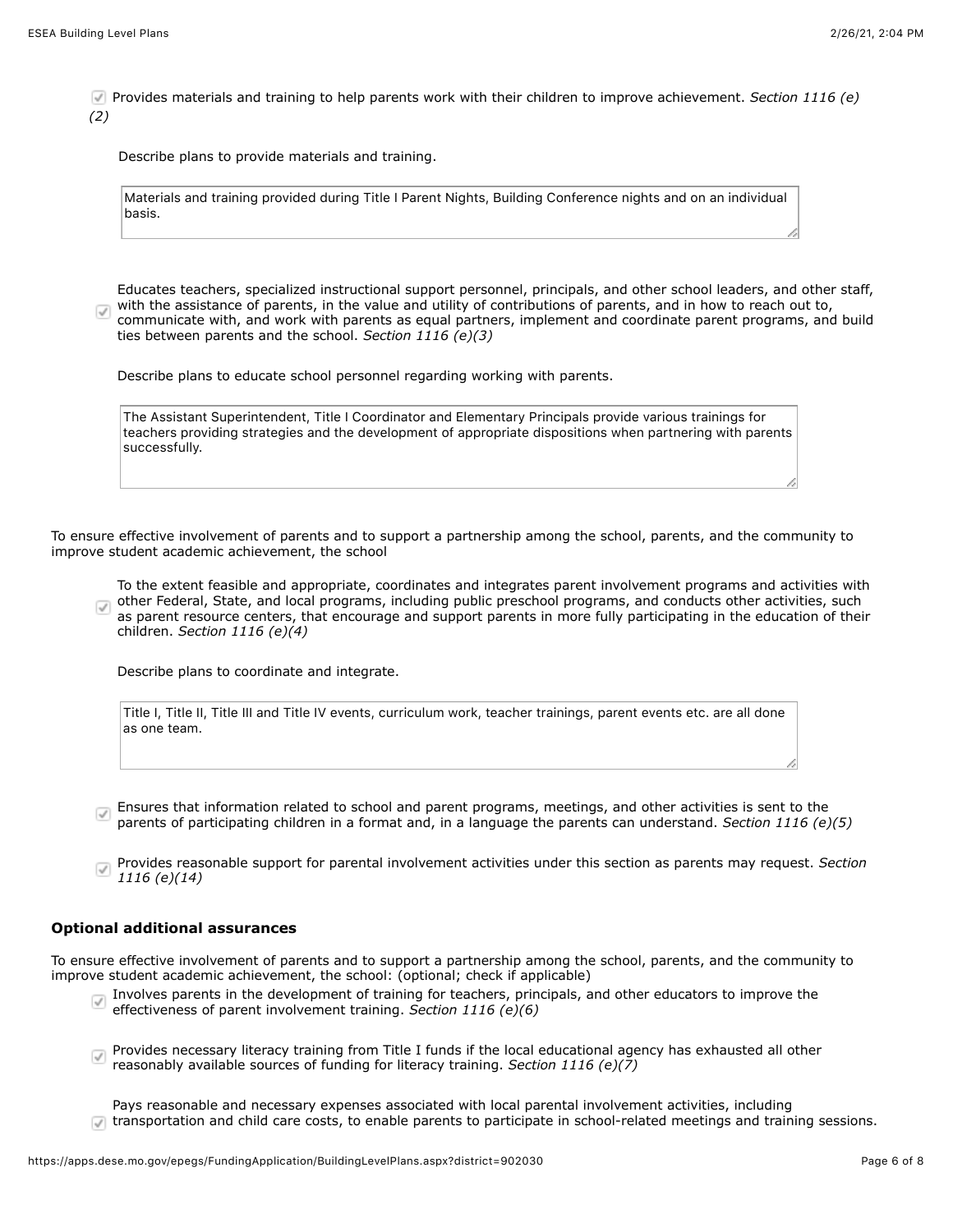*Section 1116 (e)(8)*

Trains parents to enhance the involvement of other parents. *Section 1116 (e)(9)*

Arranges school meetings at a variety of times, or conducts in-home conferences between teachers or other educators, who work directly with participating children, with parents who are unable to attend conferences at  $\sqrt{}$ school, in order to maximize parental involvement and participation. Adopts and implements model approaches to improving parental involvement. *Section 1116 (e)(10)*

- May adopt and implement model approaches to improving parental involvement. *Section 1116 (e)(11)*
- Establishes a districtwide parent advisory council to provide advice on all matters related to parental involvement in  $\overline{\mathsf{v}'}$ Title I programs. *Section 1116 (e)(12)*
- May develop appropriate roles for community-based organizations and businesses in parent involvement activities.  $\overline{\mathcal{J}}$ *Section 1116 (e)(13)*

### **ACCESSIBILITY**

In carrying out the parent and family engagement requirements of the Title I program, the school, to the extent practicable,

- Provides opportunities for the informed participation of parents and family members, including:
	- **Parent and family members who have limited English proficiency.**
	- $\nabla$  Parent and family members with disabilities.
	- **Parent and family members of migratory children.**
- Provides information and school reports in a format and, in a language parents understand. *Section 1116 (f)*

#### **Comprehensive Needs Assessment [Show](javascript:__doPostBack()**

**Schoolwide Program [Show](javascript:__doPostBack()**

|                              | School Level Plan Home<br>Print<br><b>Cancel Print Mode</b><br>Save Comments |  |
|------------------------------|------------------------------------------------------------------------------|--|
| <b>District/LEA Comments</b> |                                                                              |  |
|                              |                                                                              |  |
|                              |                                                                              |  |
|                              |                                                                              |  |
| <b>DESE Comments</b>         |                                                                              |  |
|                              |                                                                              |  |
|                              |                                                                              |  |

**Email:** [misty.lawson@dese.mo.gov](mailto:misty.lawson@dese.mo.gov)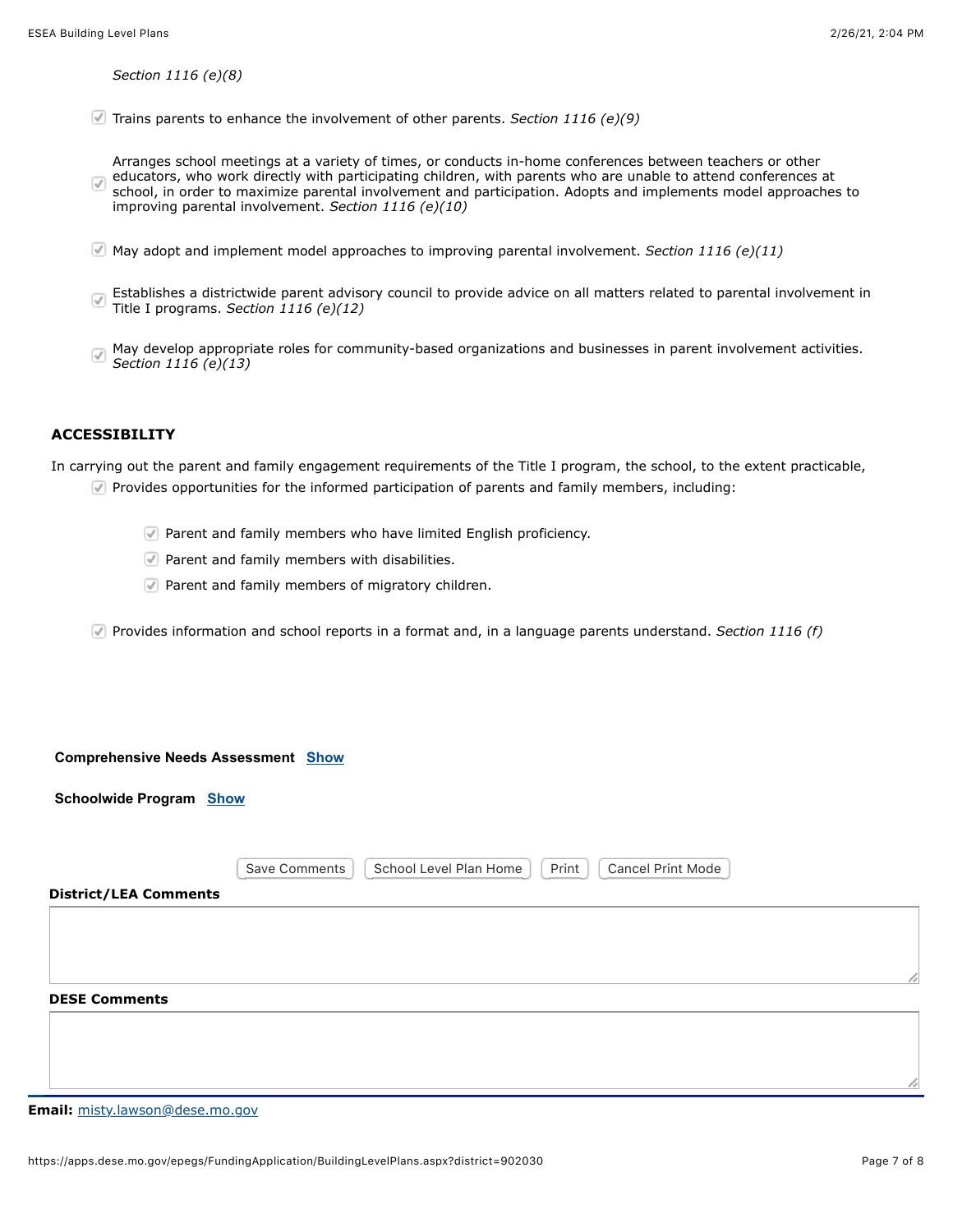## **Current User:** bbyrd

**Improving Lives through Education Ver.** *Ver.*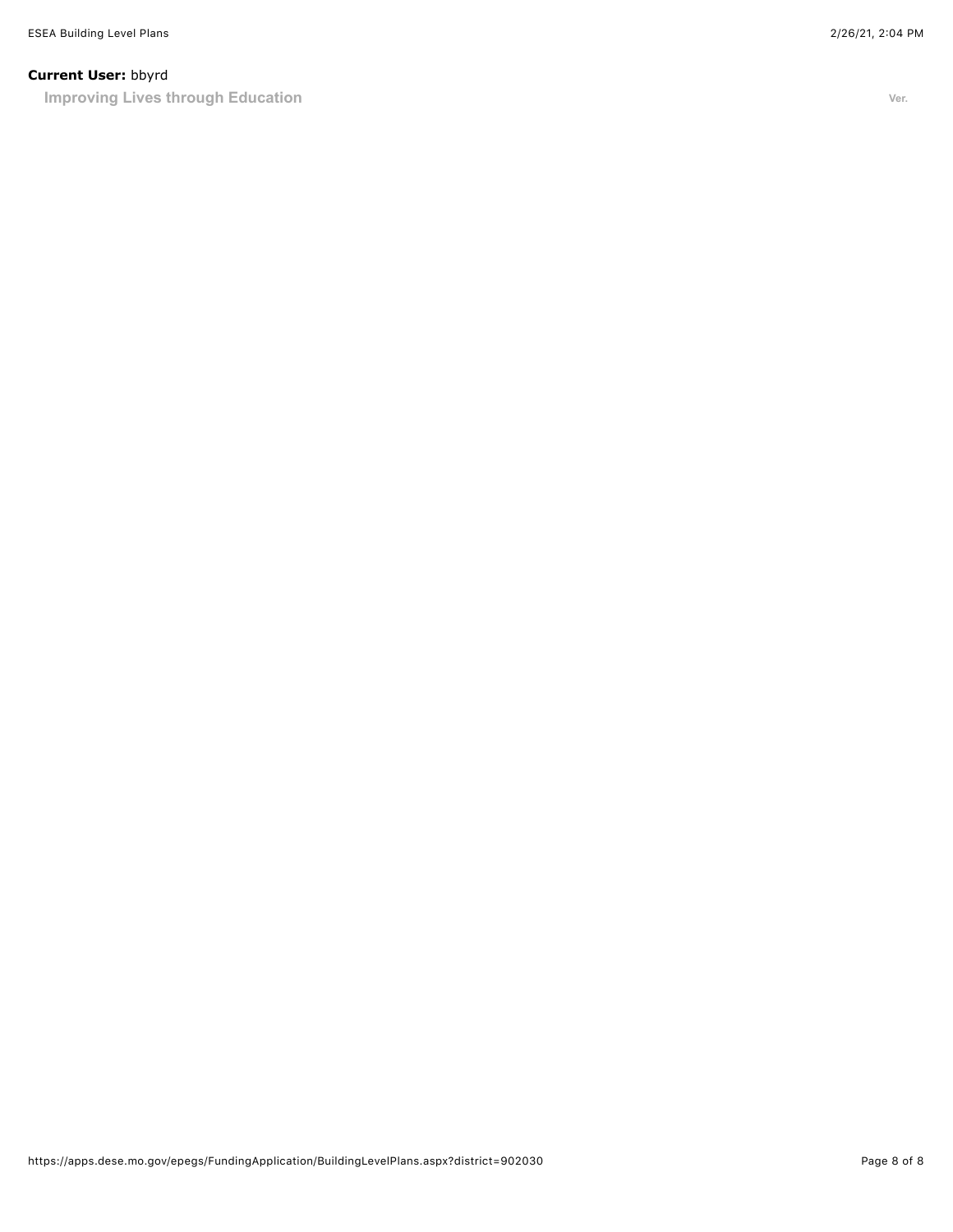

## **All check boxes and/or radio buttons marked in this plan and policies indicate an assurance on the part of the LEA and school.**

School Level Plan Home | Print | Cancel Print Mode

**School, Parent And Family Engagement Policy [Show](javascript:__doPostBack()**

**Comprehensive Needs Assessment [Hide](javascript:__doPostBack()**

# **5000 HARRY S. TRUMAN ELEM.**

# **COMPREHENSIVE NEEDS ASSESSMENT (school level)**

*Section 1114(b)(6)*

A comprehensive needs assessment of the entire school has been conducted.

The needs assessment includes analysis of the achievement of students in relation to the Missouri Learning  $\sqrt{ }$ Standards.

Date of Needs Assessment

11/7/2019

## **NEEDS ASSESSMENT: SCHOOL PROFILE**

## **Student Demographics**

The following data regarding **student demographics** has been collected, retained, and analyzed:

- Enrollment (Required)
- Grade level (Required)
- Ethnicity (Required)
- Attendance (Required)
- **Mobility (Required)**
- Socioeconomic status (Required)
- Discipline (Required)
- **Limited English Proficiency (Required)**

### Summarize the analysis of data regarding **student demographics**:

Strengths: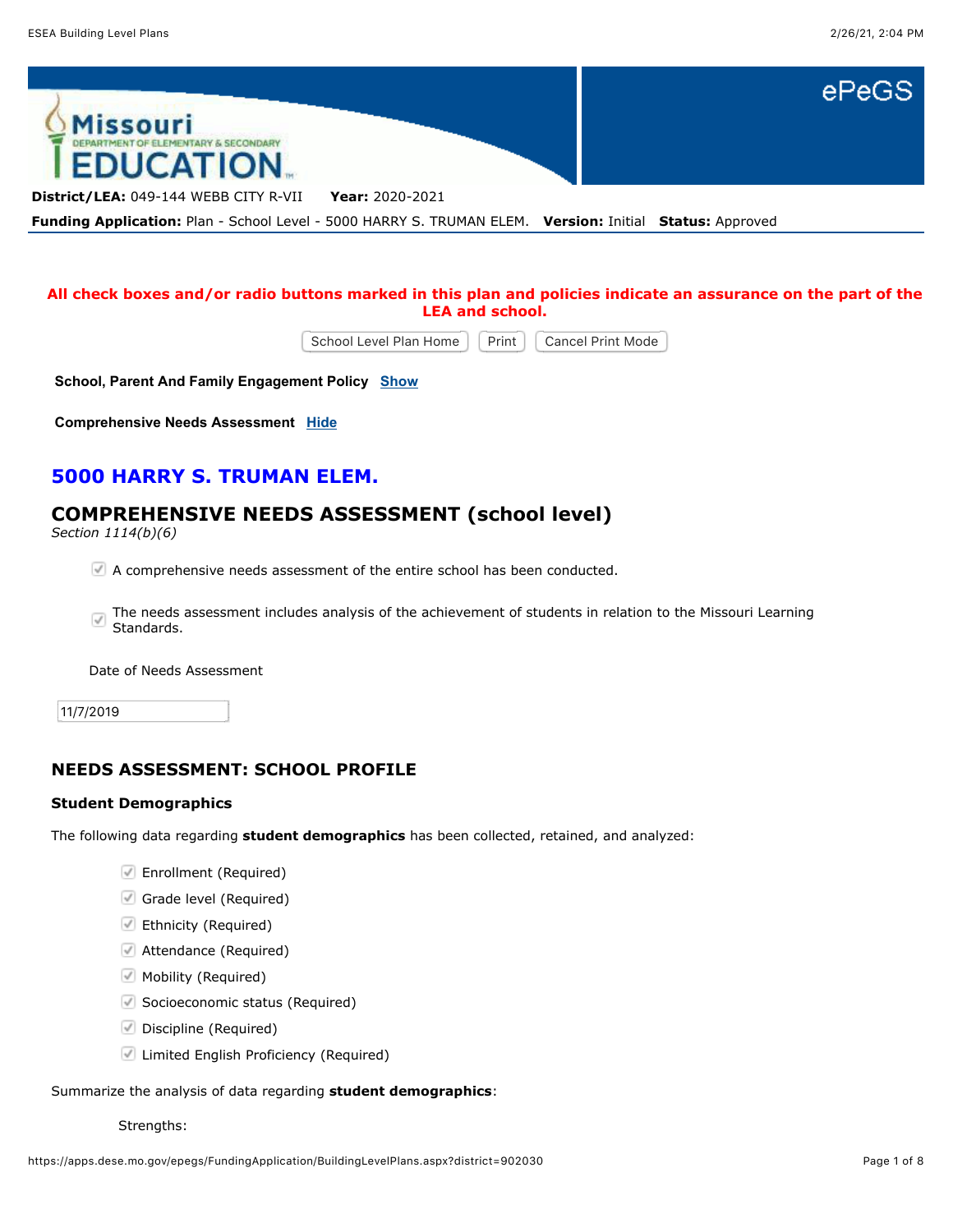We progress monitored students in the areas of reading comprehension and fluency last year. We monitored data in the areas of fluency and STAR for all students. We met regularly to discuss student progress in reading. Our team worked well together and had student success as its highest priority. Teachers tutored after school to provide more intense interventions and worked in teams to plan instruction. After school intervention also included our Smart Club. This group of teachers and students utilized research-based strategies designed by a district teacher team. The following programs/strategies were considered strengths:

Everyday Math Daily Intervention Block Revised to be by student by standard After School Tutoring Smart Club Grade level team planning/teams meet with principal and instructional coach every week Title 1 daily instruction and monitoring of data Co-teaching Special education small group instruction and monitoring of data Co-teachers have structured plan time each week. BIST Implementation with the support of a BIST consultant

Weaknesses:

We did not have devices in every classroom. Increased caseload in special education Attendance issues of students that miss more than ten (10) days are a concern. Habitual student misconduct takes away from instructional time. Super Subgroup index scores not matching building levels

Indicate needs related to strengths and weaknesses:

Super Subgroup index scores through STAR do not matching building levels

## **Student Achievement**

The following data regarding **student achievement** has been collected, retained, and analyzed:

- MAP results by content area and grade level, including multi-year trends (required)
- MAP results by ESEA Annual Measurable Objective: comparative data showing performance of disadvantaged students against all other meaningful categories of students in the school; comparison of performances of students in various subgroups (required)
- Completion rates: promotion/graduation rate, retention rates (if applicable)
- Post-Secondary trends: students attending and/or completing post-secondary schools, students accepted in the armed forces (if applicable)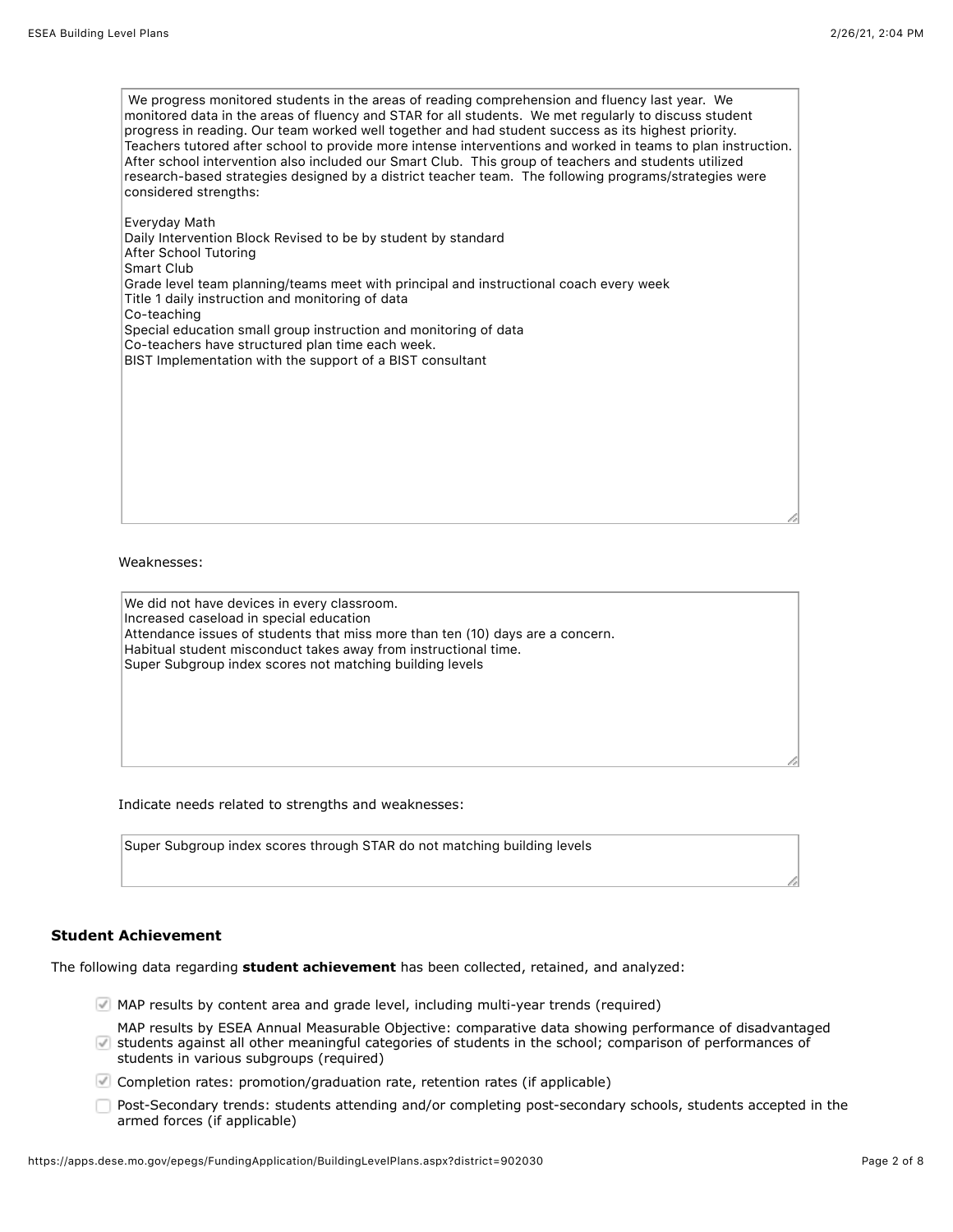Other performance indicators used in analysis:

Progress Monitoring Assessments STAR, DRA, Fluency

Summarize the analysis of data regarding **student achievement**:

#### Strengths:

 We progress monitored students in the areas of reading comprehension and fluency last year. We monitored data in the areas of fluency and STAR for all students. We met regularly to discuss student progress in reading. Our team worked well together and had student success as its highest priority. Teachers tutored after school to provide more intense interventions and worked in teams to plan instruction. After school intervention also included our Smart Club. This group of teachers and students utilized research-based strategies designed by a district teacher team. The following programs/strategies were considered strengths:

Everyday Math Daily Intervention Block Revised to be by student by standard After School Tutoring Smart Club Grade level team planning/teams meet with principal and instructional coach every week Title 1 daily instruction and monitoring of data Co-teaching Special education small group instruction and monitoring of data Co-teachers have structured plan time each week. BIST Implementation with the support of a BIST consultant

Weaknesses:

We did not have devices in every classroom. Increased caseload in special education Attendance issues of students that miss more than ten (10) days are a concern. Habitual student misconduct takes away from instructional time. Super Subgroup index scores not matching building levels

Indicate needs related to strengths and weaknesses:

Super Subgroup index scores through STAR do not matching building levels

## **Curriculum and Instruction**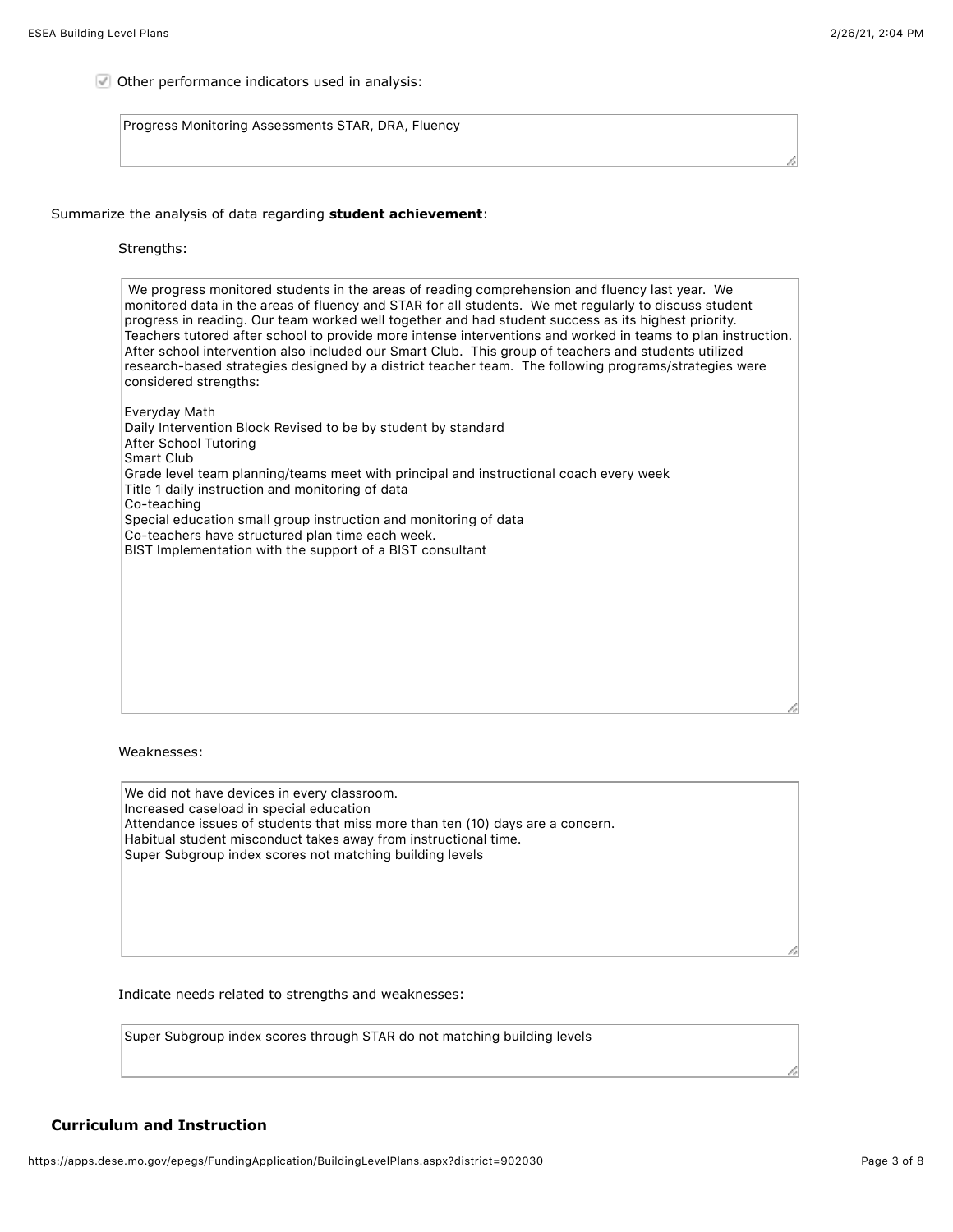Data has been collected, retained, and analyzed regarding each of the following factors of **curriculum and instruction** at the school:

- Learning expectations
- Instructional program
- Instructional materials
- $\blacksquare$  Instructional technology
- Support personnel

### Summarize the analysis of data regarding **curriculum and instruction**:

## Strengths:

| We progress monitored students in the areas of reading comprehension and fluency last year. We<br>monitored data in the areas of fluency and STAR for all students. We met regularly to discuss student<br>progress in reading. Our team worked well together and had student success as its highest priority.                                                                                             |
|------------------------------------------------------------------------------------------------------------------------------------------------------------------------------------------------------------------------------------------------------------------------------------------------------------------------------------------------------------------------------------------------------------|
| Teachers tutored after school to provide more intense interventions and worked in teams to plan instruction.<br>After school intervention also included our Smart Club. This group of teachers and students utilized<br>research-based strategies designed by a district teacher team. The following programs/strategies were<br>considered strengths:                                                     |
| Everyday Math<br>Daily Intervention Block Revised to be by student by standard<br>After School Tutoring<br>Smart Club<br>Grade level team planning/teams meet with principal and instructional coach every week<br>Title 1 daily instruction and monitoring of data<br>Co-teaching<br>Special education small group instruction and monitoring of data<br>Co-teachers have structured plan time each week. |
| BIST Implementation with the support of a BIST consultant                                                                                                                                                                                                                                                                                                                                                  |

### Weaknesses:

We did not have devices in every classroom. Increased caseload in special education Attendance issues of students that miss more than ten (10) days are a concern. Habitual student misconduct takes away from instructional time. Super Subgroup index scores not matching building levels

Indicate needs related to strengths and weaknesses: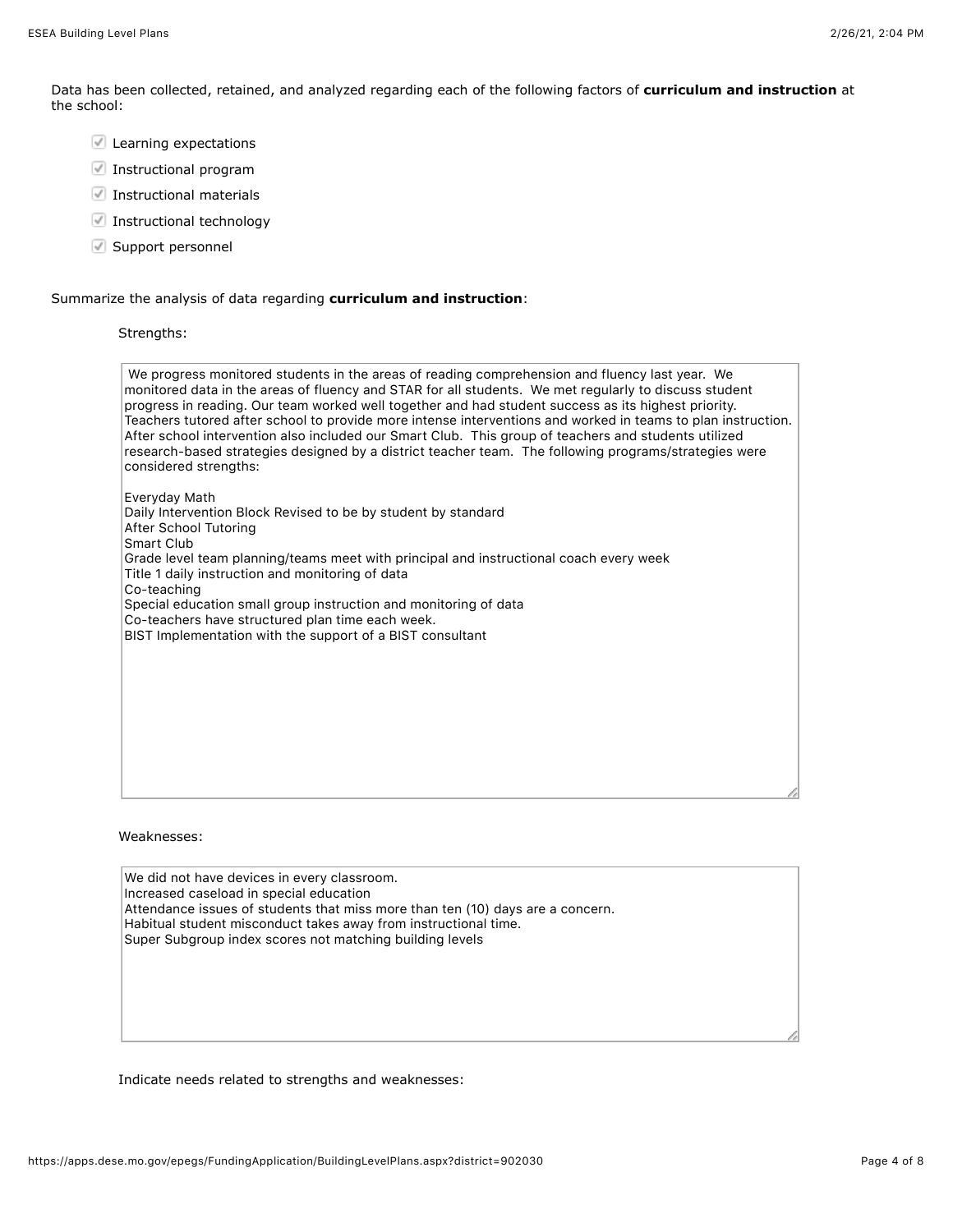Super Subgroup index scores through STAR do not matching building levels

### **High Quality Professional Staff**

Data has been collected, retained, and analyzed regarding each of the following factors of a **high quality professional staff**:

- Staff preparation
- Core courses taught by appropriately certified teachers
- Staff specialists and other support staff
- Staff demographics
- $\heartsuit$  School administrators

#### Summarize the analysis of data regarding **high quality professional staff**:

### Strengths:

Professional development topics are consistent throughout the district. Teachers have options concerning their professional development. Funds are available for professional development. Teachers are eager to grow professionally. Teachers participate in monthly Twitter Chats.

Weaknesses:

Not all staff members have been trained in new programs

Indicate needs related to strengths and weaknesses:

| Not all staff members have been trained in new programs |  |  |  |
|---------------------------------------------------------|--|--|--|
|---------------------------------------------------------|--|--|--|

### **Family and Community Engagement**

Data has been collected, retained, and analyzed regarding each of the following factors of **family and community engagement** at the school:

- $\sqrt{ }$  Parental involvement
- Communication with parents
- $\blacktriangleright$  Policy Involvement
- **Parent education**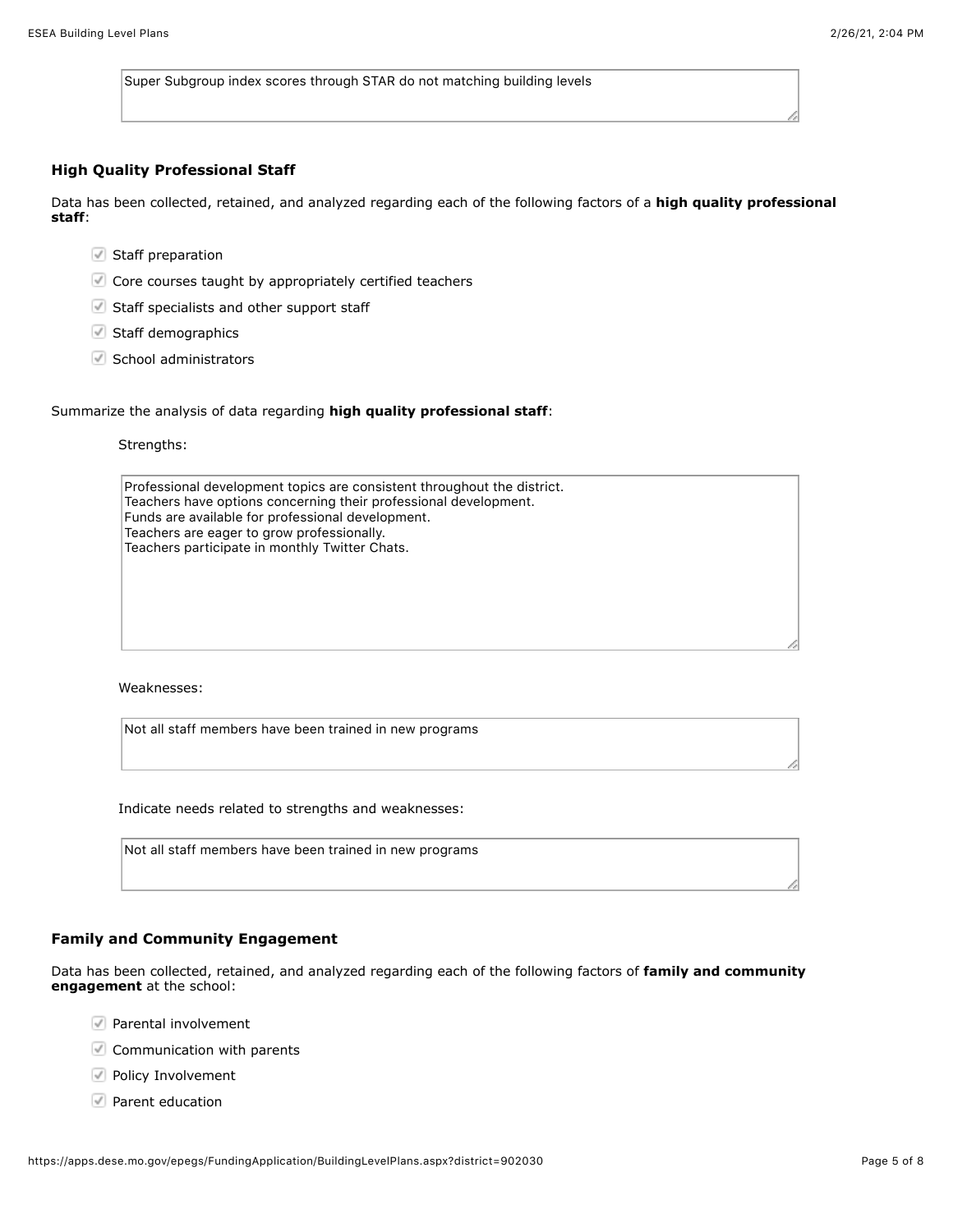- **Support for special needs and underserved**
- Health services

Summarize the analysis of data regarding **family and community engagement**:

Strengths:

High level of parent involvement

Weaknesses:

There remains segments of our population we are still trying to reach

Indicate needs related to strengths and weaknesses:

There remains segments of our population we are still trying to reach

## **School Context and Organization**

Data has been collected, retained, and analyzed regarding each of the following factors of **school context and organization** at the school:

- $\blacktriangleright$  School mission/vision
- Average class size
- $\blacksquare$  School climate
- Management and governance
- $\blacktriangleright$  Student discipline policy

Summarize the analysis of data regarding **school context and organization**:

Strengths: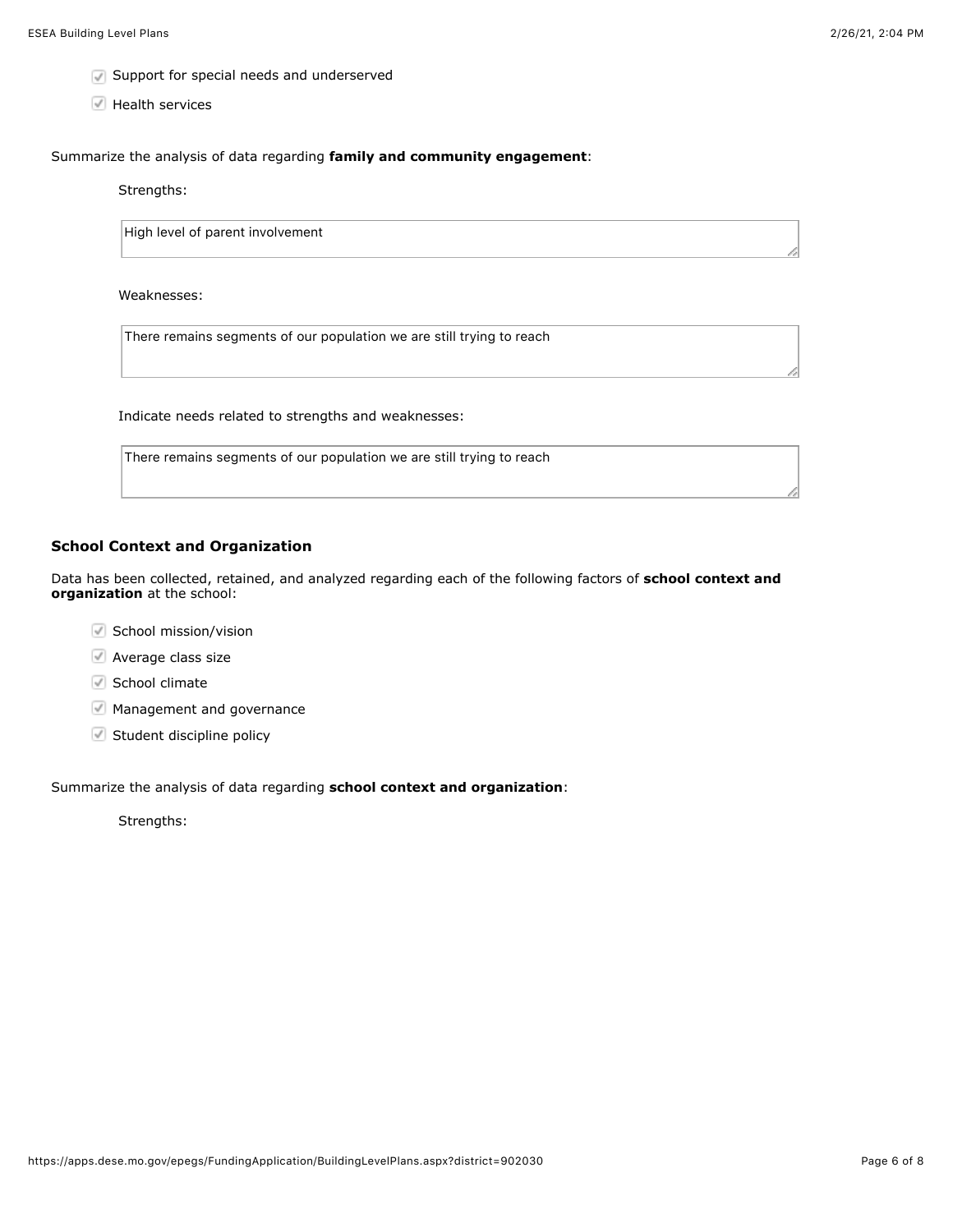| -Attendance centers are grade specific which allows improved teacher collaboration<br>-District-wide implementation of BIST has led to more consistent behavior expectations<br>-A clear vision drives decisions at all levels to improve student achievement and behavior<br>-We enjoy tremendous community support of all stakeholders<br>-District is committed to limiting class size to maximize instruction<br>-District has a stable Board of Education that is supportive<br>-Discipline is consistent among all buildings<br>-District-side training in developing Collaborative Capacity (Adaptive Schools)<br>-Average Class size remains at or under 25 students per class (in most cases) |  |
|--------------------------------------------------------------------------------------------------------------------------------------------------------------------------------------------------------------------------------------------------------------------------------------------------------------------------------------------------------------------------------------------------------------------------------------------------------------------------------------------------------------------------------------------------------------------------------------------------------------------------------------------------------------------------------------------------------|--|
|                                                                                                                                                                                                                                                                                                                                                                                                                                                                                                                                                                                                                                                                                                        |  |

Weaknesses:

| -Fluctuating grade level enrollments make balancing class sizes challenging         |  |
|-------------------------------------------------------------------------------------|--|
| -The configuration of attendance centers requires frequent transitions for students |  |
| -Limited funding for technology and STEM needs                                      |  |
|                                                                                     |  |
|                                                                                     |  |
|                                                                                     |  |

Indicate needs related to strengths and weaknesses:

-Limited funding for technology and STEM needs

# **NEEDS ASSESSMENT: IDENTIFYING PRIORITIES**

"In most schools, conducting a comprehensive needs assessment will result in the identification of a large number of issues that could be addressed to improve the achievement of students. However, no school should attempt to address every identified need in a single year. Most planning experts suggest that schools prioritize their major issues and address no more than three of the most important…"

(Designing Schoolwide Programs Non-Regulatory Guidance, March 2006)

List and number, in order of priority, the critical needs identified in the school profile.

Prioritized needs

1

The MSIP 5 ELA Index score at Harry S Truman Elementary will increase from 423.8 to 424.8 as measured by MAP assessments and the Index Calculations. (also reflected in the Current Assessment Data tables)

#### **Schoolwide Program [Show](javascript:__doPostBack()**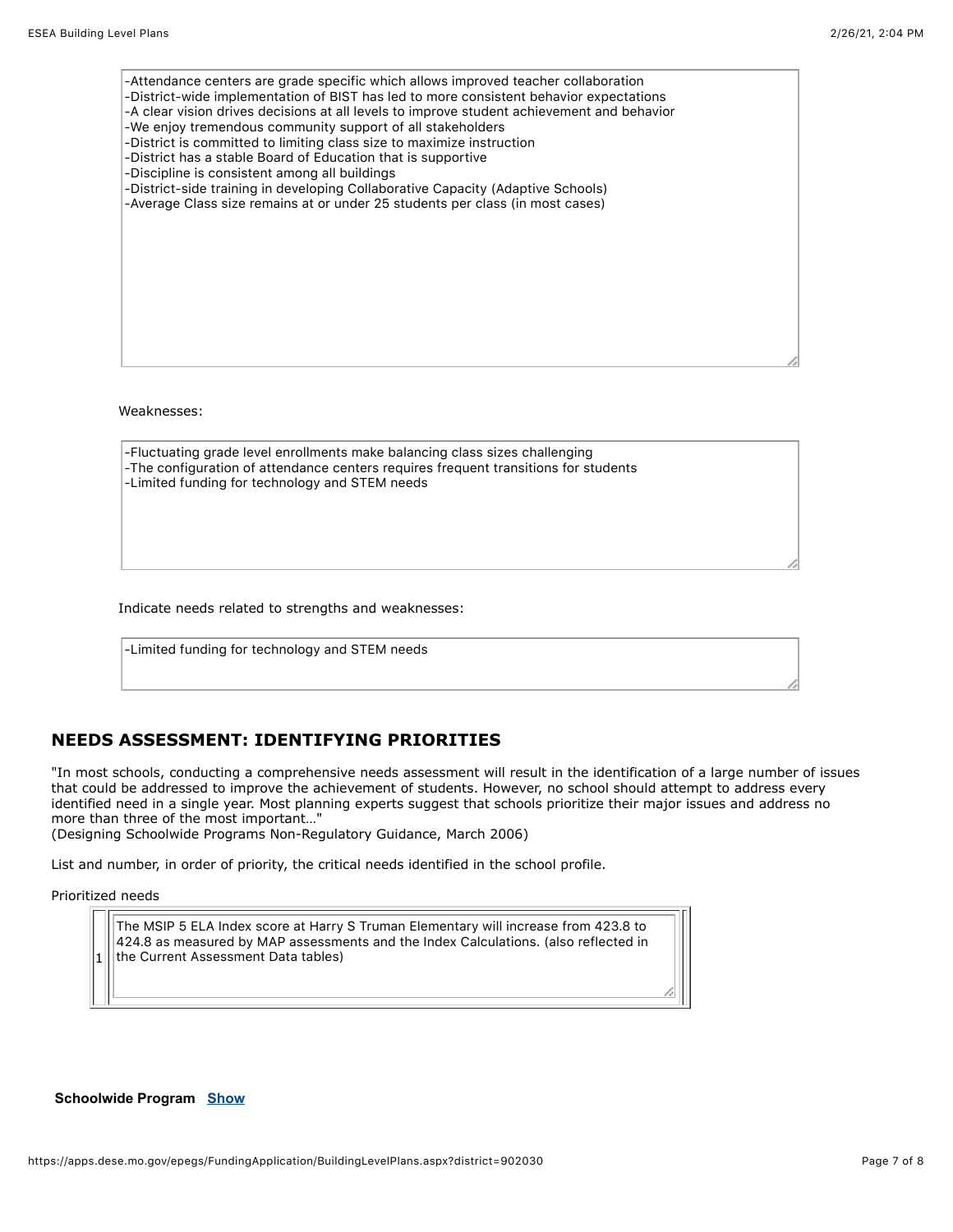|                              | School Level Plan Home<br>Print<br><b>Cancel Print Mode</b><br>Save Comments |  |
|------------------------------|------------------------------------------------------------------------------|--|
| <b>District/LEA Comments</b> |                                                                              |  |
|                              |                                                                              |  |
|                              |                                                                              |  |
|                              |                                                                              |  |
| <b>DESE Comments</b>         |                                                                              |  |
|                              |                                                                              |  |
|                              |                                                                              |  |
|                              |                                                                              |  |

## **Email:** [misty.lawson@dese.mo.gov](mailto:misty.lawson@dese.mo.gov)

## **Current User:** bbyrd

**Improving Lives through Education Ver. Ver. Ver. Ver. Ver. Ver. Ver. Ver. Ver. Ver.**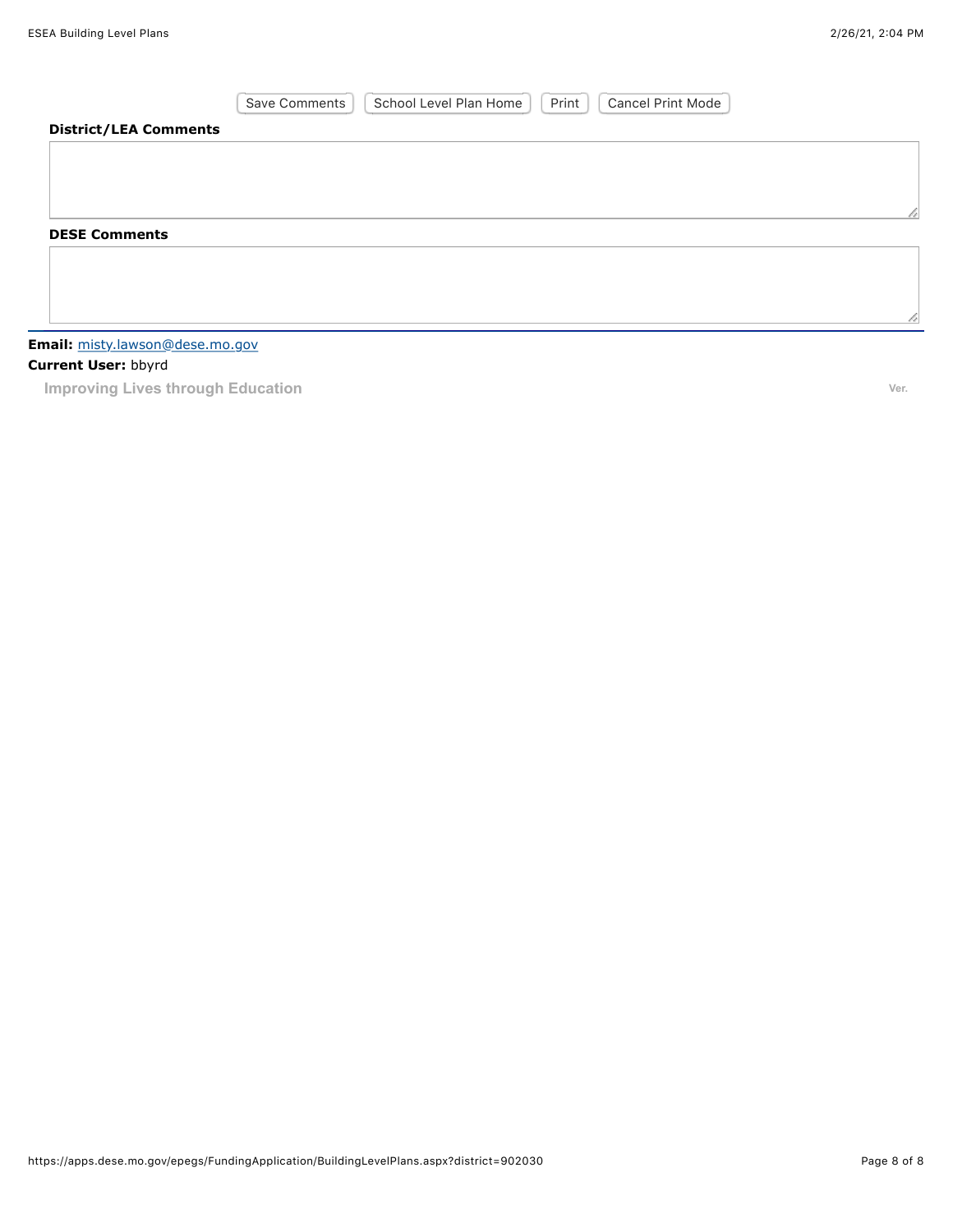ePeGS



**All check boxes and/or radio buttons marked in this plan and policies indicate an assurance on the part of the LEA and school.**

School Level Plan Home | Print | Cancel Print Mode

**School, Parent And Family Engagement Policy [Show](javascript:__doPostBack()**

**Comprehensive Needs Assessment [Show](javascript:__doPostBack()**

**Schoolwide Program [Hide](javascript:__doPostBack()**

## **5000 HARRY S. TRUMAN ELEM.**

#### **SCHOOLWIDE PROGRAM**

#### **All check boxes marked in this policy indicate an assurance on the part of the school.**

This Schoolwide Program Plan is developed with the involvement of parents and other members of the community to be served and individuals who will carry out the plan. *Section 1114 (b)(2)*

|   | <b>Schoolwide Program Plan Development</b> |                         |  |
|---|--------------------------------------------|-------------------------|--|
|   | <b>Team Member</b>                         |                         |  |
|   | <b>Team Member Role</b>                    | Team Member<br>Name     |  |
| 1 | Parent                                     | Jesse Thomas/Jana Coope |  |
| 2 | Teacher                                    | Jill Short              |  |
| 3 | Principal                                  | Jodi Bennett            |  |
|   | <b>Plan Development Meeting Dates</b>      |                         |  |
| 1 | Meeting Date                               | 11/07/2019              |  |

## **COORDINATION WITH OTHER FEDERAL, STATE, AND LOCAL PROGRAMS**

*Sections 1112(a)(1)(B), 1114(b)(5)*

This plan has been developed, if appropriate and applicable, in coordination with other Federal, State, and local services, resources, and programs.

Mark all programs that will be coordinated and integrated as part of the development of the Consolidated Federal Programs plan

|    | <b>Coordination with Other Federal Programs</b>         |                                                     |                          |  |
|----|---------------------------------------------------------|-----------------------------------------------------|--------------------------|--|
|    | <b>Federal Titles/Acts</b>                              | Representative<br>Program<br>Representative<br>Role |                          |  |
|    | Title III EL<br>G                                       | Sally Lee<br>Coordinator                            |                          |  |
| 12 | Title III Immigrant $\hat{\heartsuit}$                  | Sally Lee                                           | Coordinator              |  |
| 13 | Title IV.A ↓                                            | Melissa Huff                                        | Coordinator              |  |
| 14 | Title I School Improvement (a) $\left\  \cdot \right\ $ | Melissa Huff                                        | Coordinator              |  |
| 5  | State and Local Funds $\Diamond$                        | Brenten Byrd                                        | Assistant Superintendent |  |

#### **STRATEGIES TO ADDRESS SCHOOL NEEDS** *Section 1114 (b)(7)(A)*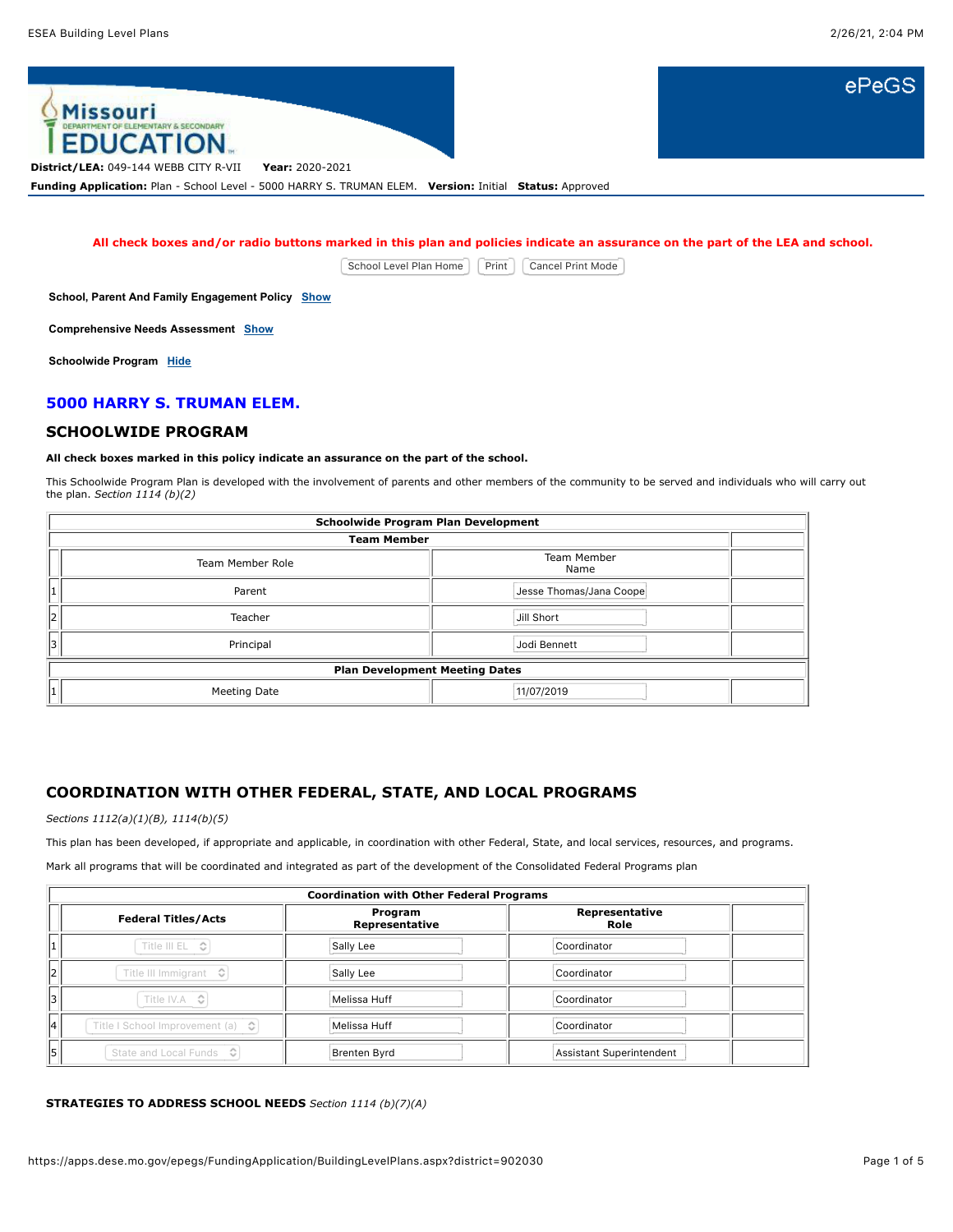The following strategies will be implemented to address prioritized school needs: (check all that apply)

#### **Supplemental instruction**

|    | Subject areas and grade levels to be served (mark all that apply) |                                                                                                                                         |  |
|----|-------------------------------------------------------------------|-----------------------------------------------------------------------------------------------------------------------------------------|--|
|    | Math                                                              | $K \square 1 \square 2 \vee 3 \vee 4 \vee 5 \square 6 \square 7 \square 8 \square 9 \square 10 \square 11 \square 12$                   |  |
|    | Reading                                                           | $K \bigcap 1 \bigcap 2 \bigotimes 3 \bigotimes 4 \bigotimes 5 \bigcap 6 \bigcap 7 \bigcap 8 \bigcap 9 \bigcap 10 \bigcap 11 \bigcap 12$ |  |
| 13 | English Language Arts                                             | $K \cap 1 \cap 2 \cap 3 \cap 4 \cap 5 \cap 6 \cap 7 \cap 8 \cap 9 \cap 10 \cap 11 \cap 12$                                              |  |
| 14 | Science                                                           | $K \bigcap 1 \bigcap 2 \bigcap 3 \bigcap 4 \bigcap 5 \bigcap 6 \bigcap 7 \bigcap 8 \bigcap 9 \bigcap 10 \bigcap 11 \bigcap 12$          |  |
| 15 | Other                                                             | $K \bigcap 1 \bigcap 2 \bigcap 3 \bigcap 4 \bigcap 5 \bigcap 6 \bigcap 7 \bigcap 8 \bigcap 9 \bigcap 10 \bigcap 11 \bigcap 12$          |  |

Delivery of Title I funded supplemental instruction services

Preschool

Pull out/resource classroom

Push in/regular classroom

Summer School

Tutoring (before-or-after-school)

Other

| Instructional personnel               |                 |                   |        |  |
|---------------------------------------|-----------------|-------------------|--------|--|
|                                       | <b>Teachers</b> | Paraprofessionals | Others |  |
| Supplemental Reading                  |                 |                   |        |  |
| Supplemental English Language<br>Arts |                 |                   |        |  |
| Supplemental Mathematics              |                 |                   |        |  |
| Supplemental Science                  |                 |                   |        |  |
| 1 Other                               |                 |                   |        |  |

#### **Class size reduction**

| Grade Levels | $\vert K \Box 1 \Box 2 \Box 3 \Box 4 \Box 5 \Box 6 \Box 7 \Box 8 \Box 9 \Box 10 \Box 11 \Box 12 \Box$                                                                     |
|--------------|---------------------------------------------------------------------------------------------------------------------------------------------------------------------------|
|              | ] Reading Instruction Only $\mathsf{K} \ \Box\ 1 \ \Box\ 2 \ \Box\ 3 \ \Box\ 4 \ \Box\ 5 \ \Box\ 6 \ \Box\ 7 \ \Box\ 8 \ \Box\ 9 \ \Box\ 10 \ \Box\ 11 \ \Box\ 12 \ \Box$ |
|              |                                                                                                                                                                           |

#### **Professional Learning Communities**

**Schoolwide Positive Behavior Support**

**Response to Intervention**

**Other**

## The strategies will (mark all that apply)

Provide opportunities for all children, including subgroups of students, to meet the challenging Missouri Learning Standards.

Description of how strategy/strategies will provide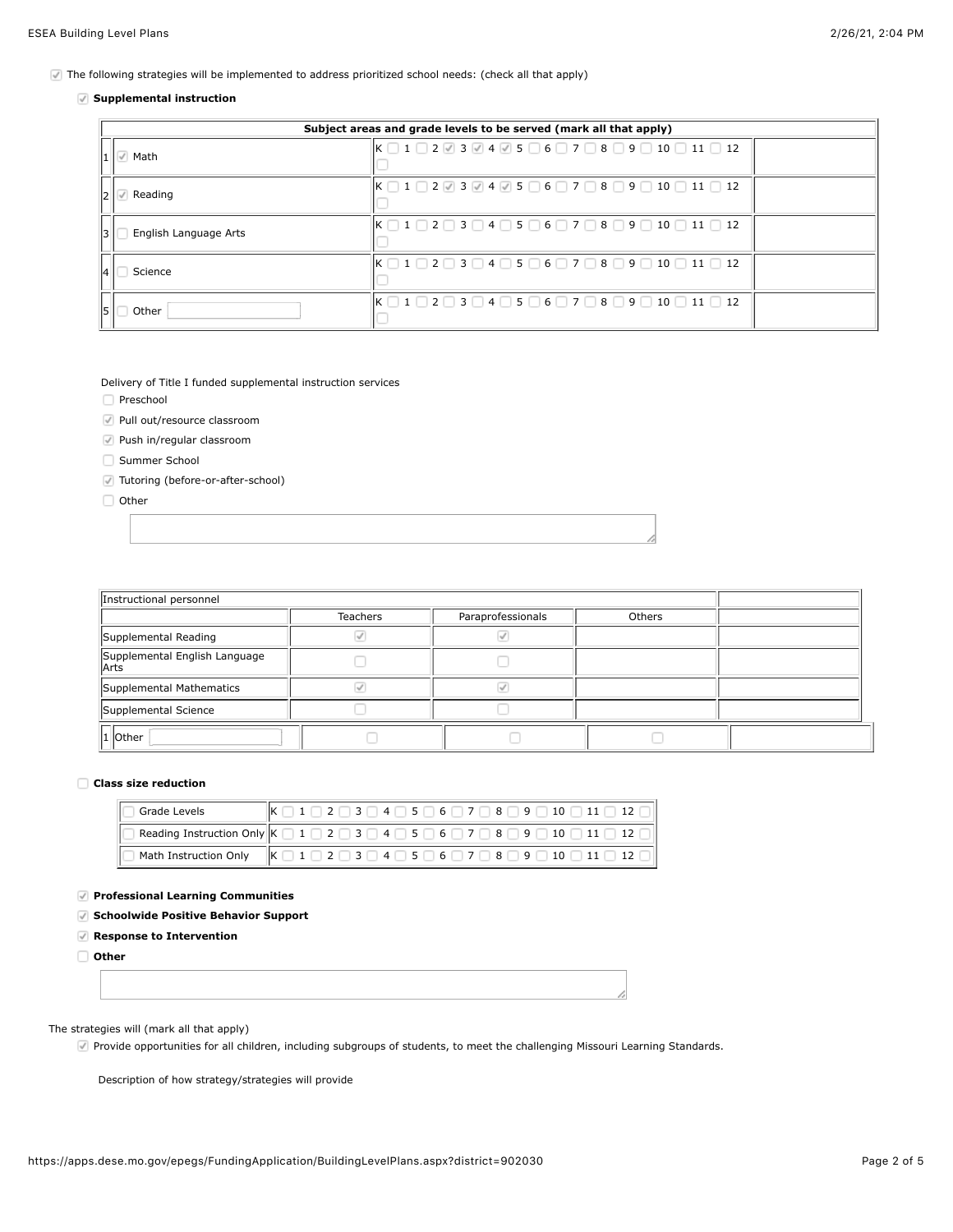Harry S Truman will provide opportunities for all children through Intervention opportunities such as RTI, Small Group Instruction, Tutoring, Co-teaching and push-in, Parent Involvement Night, Parent Information Night, STEM activities, materials for parents to provide support at home, Student Intervention Team and Data Team meetings.

Use methods and instructional strategies that strengthen the academic program in the school.

#### Description of how strategy/strategies will strengthen

Methods and strategies to strengthen academics at Harry S Truman are Cardinal Class (small group intensive Tier 2 intervention instruction), Grade level specific Response to Intervention time (each grade level identifying student and standards that are currently addressed, as well as providing enrichment activities for students that are performing above grade level), co-planning and co-teaching, push-in time for additional support within the classroom, opportunities for small group testing. Screening and intervention opportunities will be provided to help identify needs and strengths for at-risk students (Tier 2 and Tier 1 interventions) in conjunction with our Student Intervention Team. Title also provides materials to teachers to differentiate instruction for the various levels of ability.

 $\blacksquare$  Increase the amount of learning time

- Extended school year
- Before-and/or after-school programs
- Summer program
- □ Other

Help provide an enriched and accelerated curriculum

#### Description of how strategy will provide

The Title I teacher and paras will provide enrichment and accelerated opportunities through STEM activities in the classroom, in the STEM lab, and during Title I parent involvement literacy/STEM activities. Enrichment opportunities will also be provided during the RTI block for each grade level.

Activities that address the needs of those at risk of not meeting the Missouri Learning Standards will include (mark all that apply)

Address the needs of all children in the school, but particularly the needs of those at risk of not meeting the Missouri Learning Standards

Description of how strategy/strategies will address

Screening services will be provided for all students to help identify students considered at-risk academically and those considered at-risk for dyslexia. Students that are identified receive additional interventions in ELA and Math through Cardinal Class (Tier 2 interventions that include comprehension strategies, fluency practice, intervention phonics, and vocabulary/writing), Tier 1 intervention time, and grade level RTI blocks.

Activities will (mark all that apply)

**Improving students' skills outside the academic subject areas**

- Counseling
- School-based mental health programs
- Specialized instructional support services
- **Mentoring services**
- Other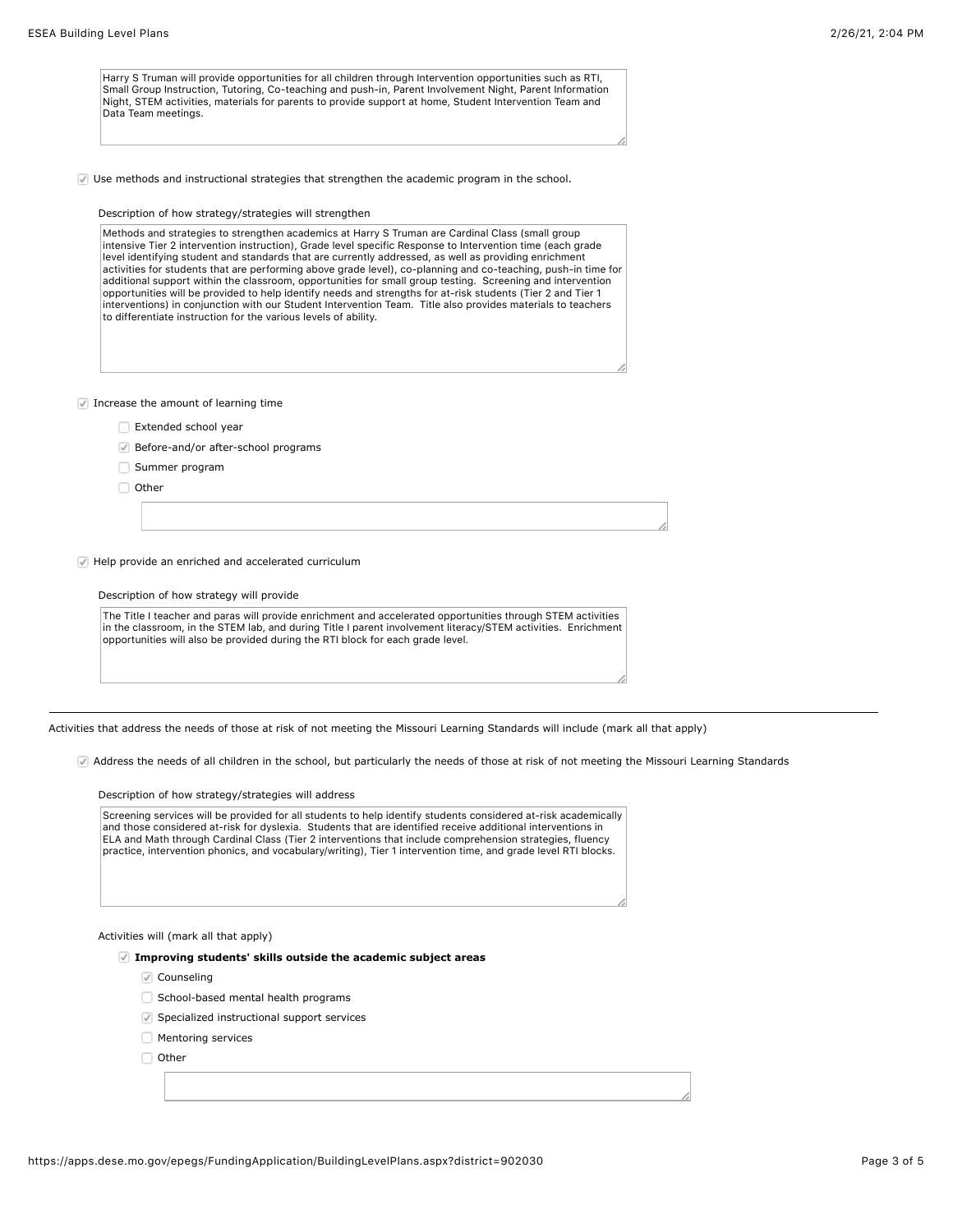**Helping students prepare for and become aware of opportunities for postsecondary education and the workforce**

|  | Career/technical education programs |  |
|--|-------------------------------------|--|
|  |                                     |  |

- Access to coursework to earn postsecondary credit
	- Advanced Placement
	- **International Baccalaureate**
	- Dual or concurrent enrollment
	- Early college high schools
	- $\Box$  Other

**Implementing a schoolwide tiered model to prevent and address problem behavior, and early intervening services**

**Providing professional development and other activities for teachers, paraprofessionals, and other school personnel to improve instruction and use of data**

Delivery of professional development services

- Instructional coach
- □ Teaching methods coach
- Third party contract

Other

 $\vee$  Professional development activities that address the prioritized needs

#### Describe activities

Title Coaches are members of the Professional Development Committee, which helps plan and provide professional development opportunities for all teachers within our district. Attendance of conferences and workshops will provide materials and methods to bring back to share with our building teachers and staff. Additionally, materials and co-planning opportunities will provide teachers with professional development opportunities.

**Recruiting and retaining effective teachers, particularly in high need subjects**

Describe activities

**Assisting preschool children in the transition from early childhood education programs to local elementary school programs**

Describe activities

#### **SCHOOLWIDE POOL FUNDING**

*Section 1114 (b)(7)(B)*

Funds for this program will be consolidated with other State, local and Federal programs.

Mark all program funds that will be consolidated in the schoolwide pool.

- Title I.A (required)
- State and Local Funds (required)
- Title I School Improvement (a)
- Title I.C Migrant
- Title I.D Delinquent